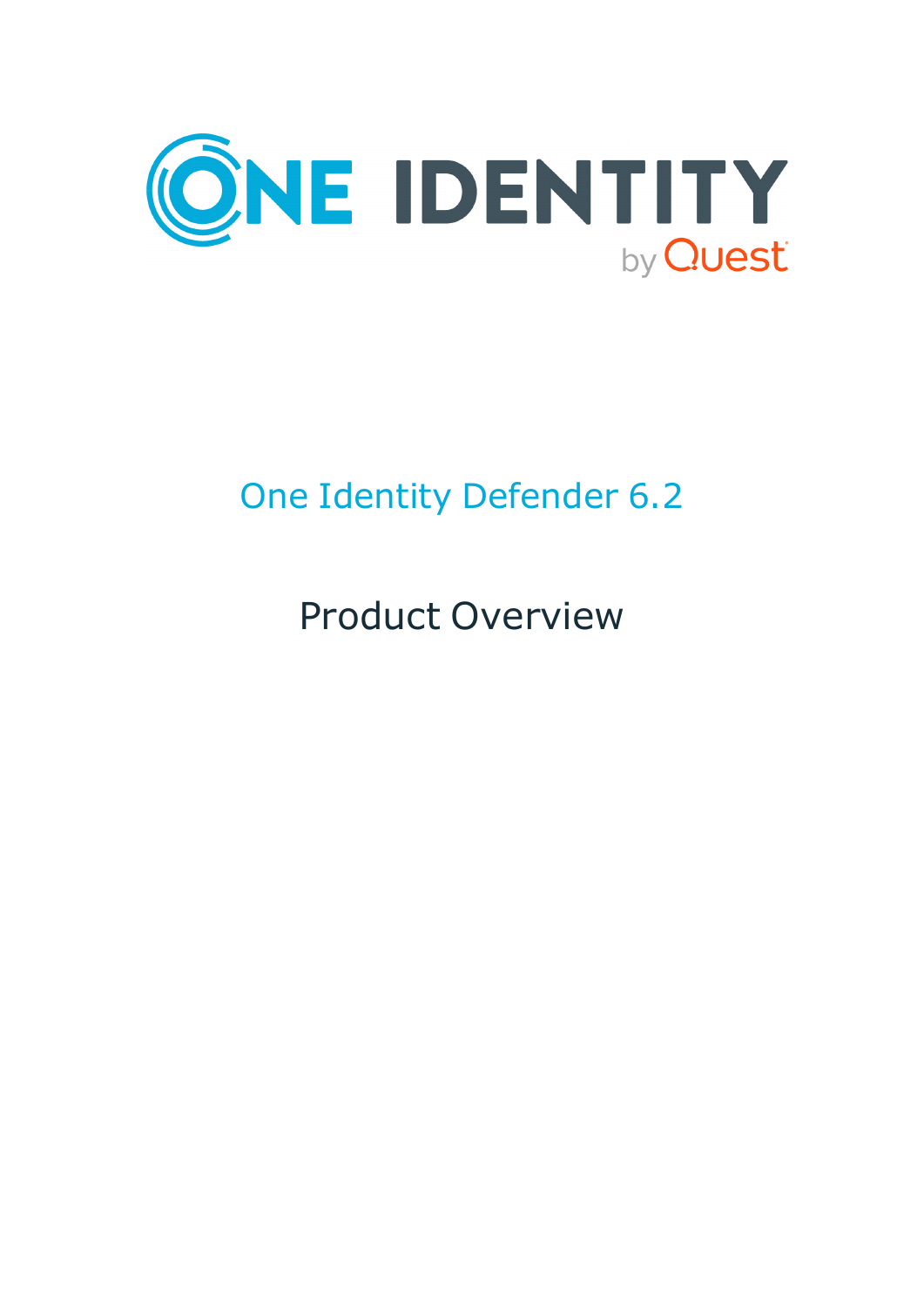### **Copyright 2022 One Identity LLC.**

#### **ALL RIGHTS RESERVED.**

This guide contains proprietary information protected by copyright. The software described in this guide is furnished under a software license or nondisclosure agreement. This software may be used or copied only in accordance with the terms of the applicable agreement. No part of this guide may be reproduced or transmitted in any form or by any means, electronic or mechanical, including photocopying and recording for any purpose other than the purchaser's personal use without the written permission of One Identity LLC .

The information in this document is provided in connection with One Identity products. No license, express or implied, by estoppel or otherwise, to any intellectual property right is granted by this document or in connection with the sale of One Identity LLC products. EXCEPT AS SET FORTH IN THE TERMS AND CONDITIONS AS SPECIFIED IN THE LICENSE AGREEMENT FOR THIS PRODUCT, ONE IDENTITY ASSUMES NO LIABILITY WHATSOEVER AND DISCLAIMS ANY EXPRESS, IMPLIED OR STATUTORY WARRANTY RELATING TO ITS PRODUCTS INCLUDING, BUT NOT LIMITED TO, THE IMPLIED WARRANTY OF MERCHANTABILITY, FITNESS FOR A PARTICULAR PURPOSE, OR NON-INFRINGEMENT. IN NO EVENT SHALL ONE IDENTITY BE LIABLE FOR ANY DIRECT, INDIRECT, CONSEQUENTIAL, PUNITIVE, SPECIAL OR INCIDENTAL DAMAGES (INCLUDING, WITHOUT LIMITATION, DAMAGES FOR LOSS OF PROFITS, BUSINESS INTERRUPTION OR LOSS OF INFORMATION) ARISING OUT OF THE USE OR INABILITY TO USE THIS DOCUMENT, EVEN IF ONE IDENTITY HAS BEEN ADVISED OF THE POSSIBILITY OF SUCH DAMAGES. One Identity makes no representations or warranties with respect to the accuracy or completeness of the contents of this document and reserves the right to make changes to specifications and product descriptions at any time without notice. One Identity does not make any commitment to update the information contained in this document.

If you have any questions regarding your potential use of this material, contact:

One Identity LLC. Attn: LEGAL Dept 4 Polaris Way Aliso Viejo, CA 92656

Refer to our Web site [\(http://www.OneIdentity.com](http://www.oneidentity.com/)) for regional and international office information.

#### **Patents**

One Identity is proud of our advanced technology. Patents and pending patents may apply to this product. For the most current information about applicable patents for this product, please visit our website at [http://www.OneIdentity.com/legal/patents.aspx.](http://www.oneidentity.com/legal/patents.aspx)

#### **Trademarks**

One Identity and the One Identity logo are trademarks and registered trademarks of One Identity LLC. in the U.S.A. and other countries. For a complete list of One Identity trademarks, please visit our website at [www.OneIdentity.com/legal](http://www.oneidentity.com/legal). All other trademarks are the property of their respective owners.

#### **Legend**

**WARNING: A WARNING icon highlights a potential risk of bodily injury or property** œ **damage, for which industry-standard safety precautions are advised. This icon is often associated with electrical hazards related to hardware.**

**CAUTION: A CAUTION icon indicates potential damage to hardware or loss of data if instructions are not followed.**

Defender Product Overview Updated - 29 December 2021, 06:27 Version - 6.2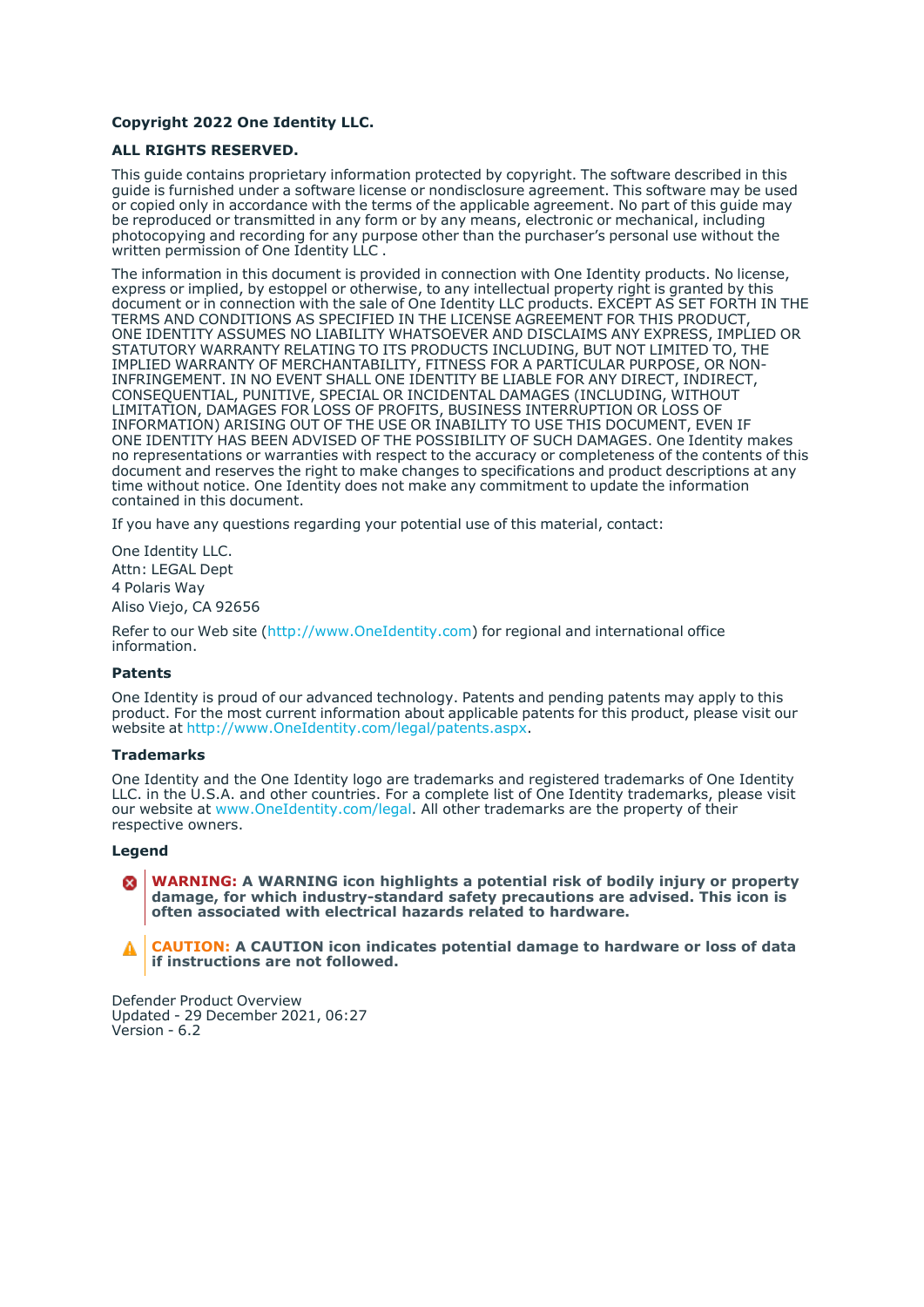## **Contents**

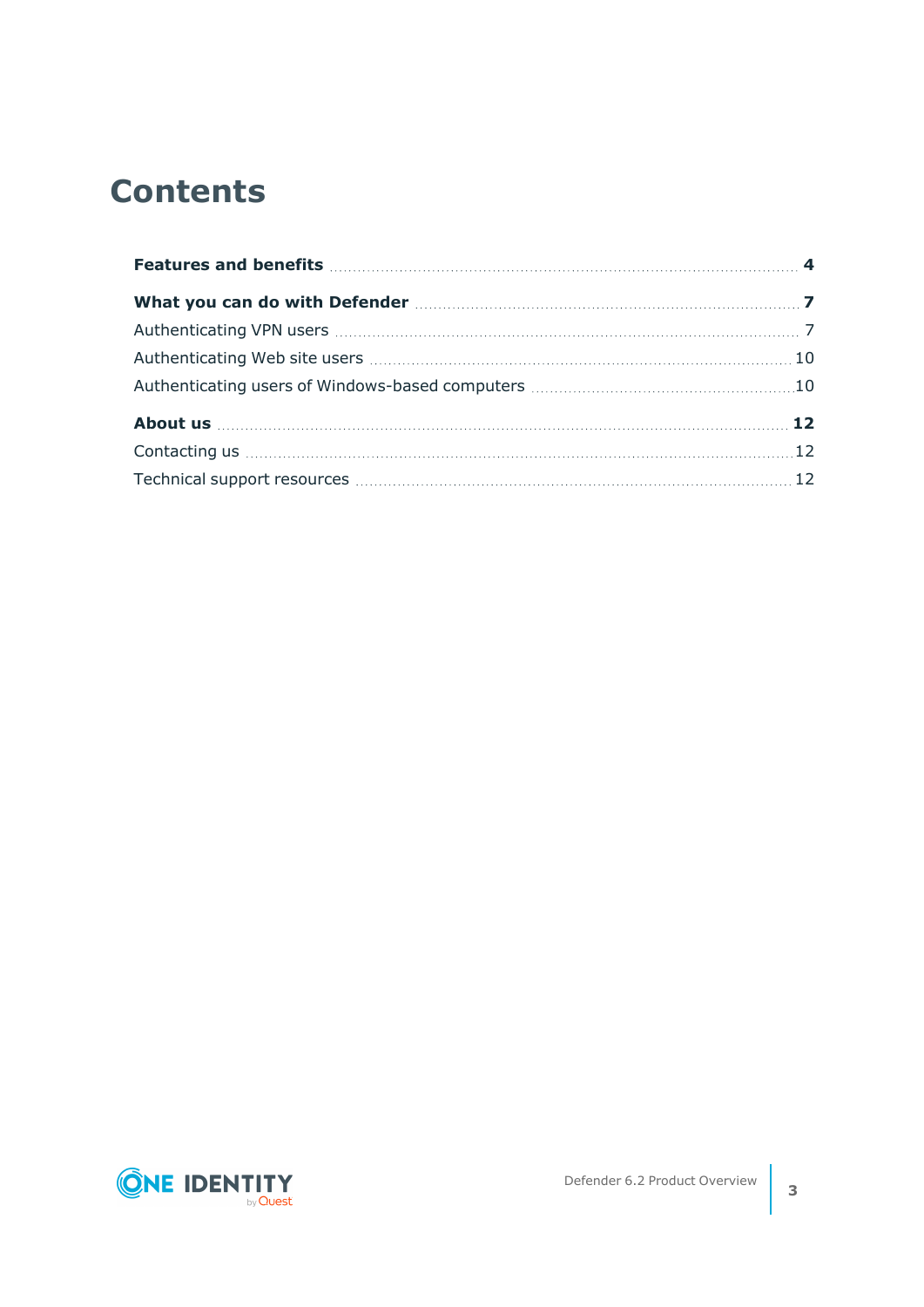# **Features and benefits**

<span id="page-3-0"></span>Defender is a cost-effective solution that enhances security in your organization by authenticating users who access valuable network resources. Only those users who successfully authenticate via Defender are granted access to the secured resource.

Defender uses your current identity store within Microsoft<sup>®</sup> Active Directory<sup>®</sup> to enable two-factor authentication, taking advantage of its inherent scalability and security, and eliminating the costs and time involved to set up and maintain proprietary databases. Defender's Web-based administration and user self-service ease the implementation of two-factor authentication for both administrators and users. Defender also provides a comprehensive audit trail that enables compliance and forensics.

Key features of Defender are as follows:

- <sup>l</sup> **Centralized administration and tight integration with Active Directory** Defender is designed to base all administration and identity management on an organization's existing investment in Active Directory. This saves your time and resources, because to deploy and use Defender you can take advantage of the corporate directory already in place. Defender provides an administration and configuration interface called the Defender Administration Console. This console is implemented as an extension to Microsoft's Active Directory Users and Computers tool known to any Active Directory administrator.
- <sup>l</sup> **Authentication by means of the RADIUS protocol** Defender allows authentication by means of the RADIUS protocol for environments that include RADIUS users or RADIUS-protected access devices. Defender includes the facility for Vendor Specific Attributes (VSAs) to be specified in the RADIUS payload. For more information on VSAs, refer to the RADIUS RFCs posted on [www.ietf.org.](http://www.ietf.org/) At the time of writing, the RFCs were available at [datatracker.ietf.org/doc/search/?name=radius&rfcs=on&sort=.](https://datatracker.ietf.org/doc/search/?name=radius&rfcs=on&sort=)
- <sup>l</sup> **Push Notifications to your mobile devices**: Defender can be configured to send push notifications on mobile devices with the help of the MMC tokens. These push notifications display the customized information related to Defender's functional and operational aspects. For more information about this feature, see "Push Notifications" section in the *Defender Administration Guide*.
- **. Secure access to VPN** You can use Defender to authenticate users who connect to your organization's resources by using a virtual private network (VPN). Only those users who successfully authenticate via Defender are allowed to connect through VPN. For more information about this feature, see "Securing VPN access" in the *Defender Administration Guide*.
- <sup>l</sup> **Secure access to Web sites** With Defender, you can authenticate users who access Web sites hosted on Microsoft Internet Information Services (IIS) in your organization. For more information, see "Securing Web sites" in the *Defender Administration Guide*.
- <sup>l</sup> **Secure Windows-based computers** You can use Defender to authenticate the users of computers running the Windows<sup>®</sup> operating system. To sign in to a secured

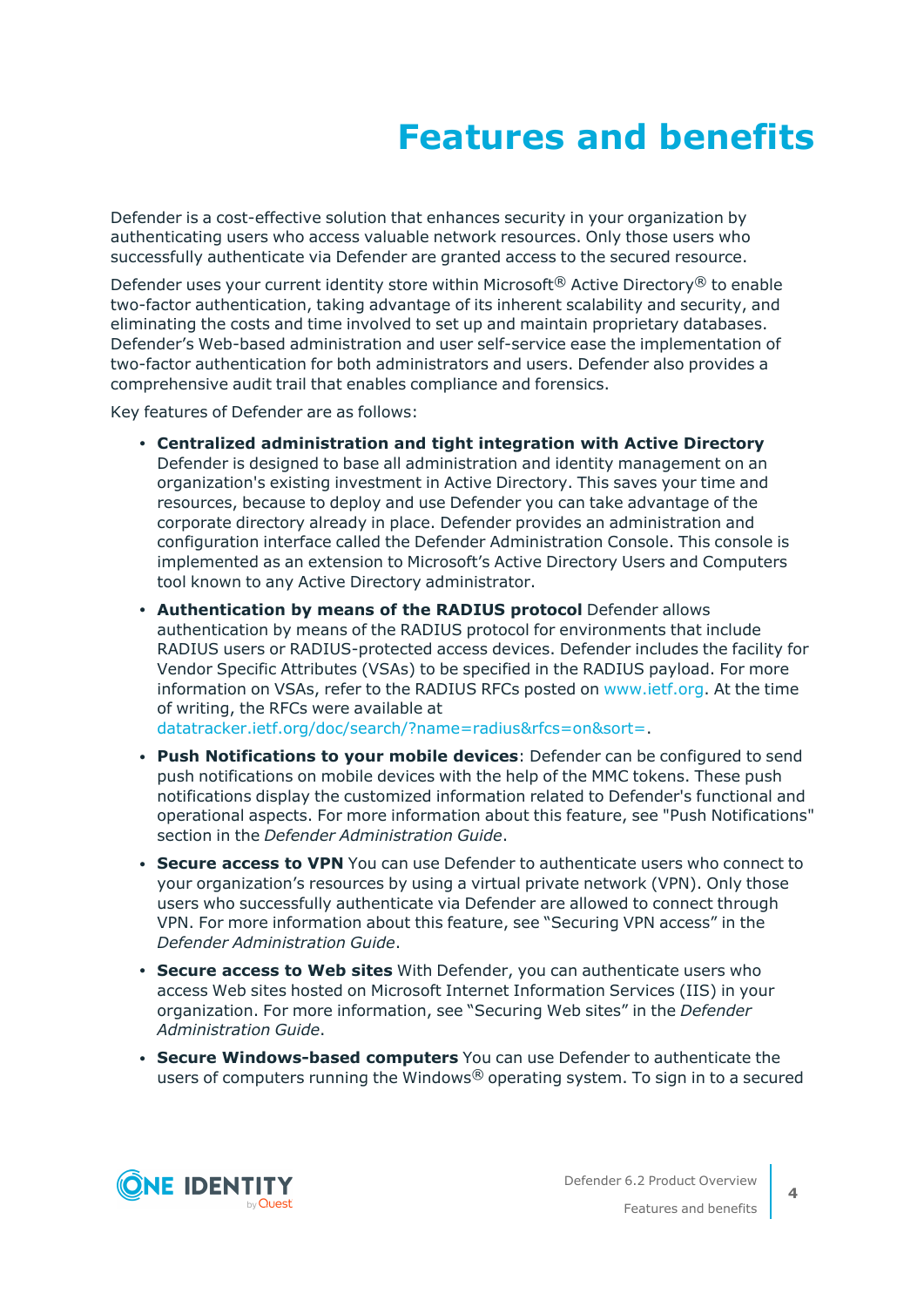computer, the user needs to authenticate via Defender by supplying the correct passcode on the Windows sign-in screen. For more information, see "Securing Windows-based computers" in the *Defender Administration Guide*.

- <sup>l</sup> **Secure access to PAM-enabled services in UNIX** You can use Defender to authenticate the users of popular UNIX services that support Pluggable Authentication Modules (PAMs), such as login, telnet, ftp, and ssh. For more information, see "Securing PAM-enabled services" in the *Defender Administration Guide*.
- **Data encryption** Defender supports AES, DES, and Triple DES encryption standards.
- <sup>l</sup> **A wide range of supported security tokens** One of the authentication methods supported by Defender is security token. Defender provides native software and hardware security tokens and supports a variety of tokens produced by third-party vendors, such as Google Authenticator™, Authy, GrIDsure, DIGIPASS, VIP credentials, and YubiKey. You can also deploy and use with Defender any hardware tokens that comply with the Initiative for Open Authentication (OATH) standard. For more information, see "Configuring security tokens" in the *Defender Administration Guide*.
- <sup>l</sup> **Role-based management portal** This feature allows you to administer Defender from a Web browser. On the Defender Management Portal, you can manage software and hardware tokens and Defender users in your organization, view authentication reports and Defender logs, troubleshoot Defender authentication issues, and assign specific Defender roles to Active Directory groups of your choice. A portal role defines the Defender Management Portal functionality that is available to the user and the tasks the user can perform through the Defender Management Portal. For more information, see "Defender Management Portal (Web interface)" in the *Defender Administration Guide*.
- **User self-service** You can simplify the administration of your Defender environment by deploying and configuring a self-service Web site called the Defender Self-Service Portal. On this portal, users can request and receive new software tokens, download and activate token software, and register existing hardware tokens without the need to contact a system administrator. The actions and tokens available to the users through the self-service portal are controlled by a number of settings you can configure to suit your needs. For more information, see "Defender Management Portal (Web interface)" in the *Defender Administration Guide*.
- **Delegation** Defender provides a scalable approach to the administration of access rights, enabling you to delegate specific Defender roles, tasks, or functions to the users or groups you want. The Defender administration interface provides a wizard you can use to search for and select one or multiple user accounts, and then choose which Defender roles or tasks you want to delegate to those accounts.

Besides delegating roles or tasks, you can also delegate specific Defender functions. For example, you can appoint selected user accounts as service accounts for the Defender Security Servers or Defender Self-Service Portal or grant full control over particular Defender objects, such as Access Nodes, Defender Security Servers, licenses, RADIUS payloads, or security tokens. For more information, see "Delegating Defender roles, tasks, and functions" in the *Defender Administration Guide*.



**5**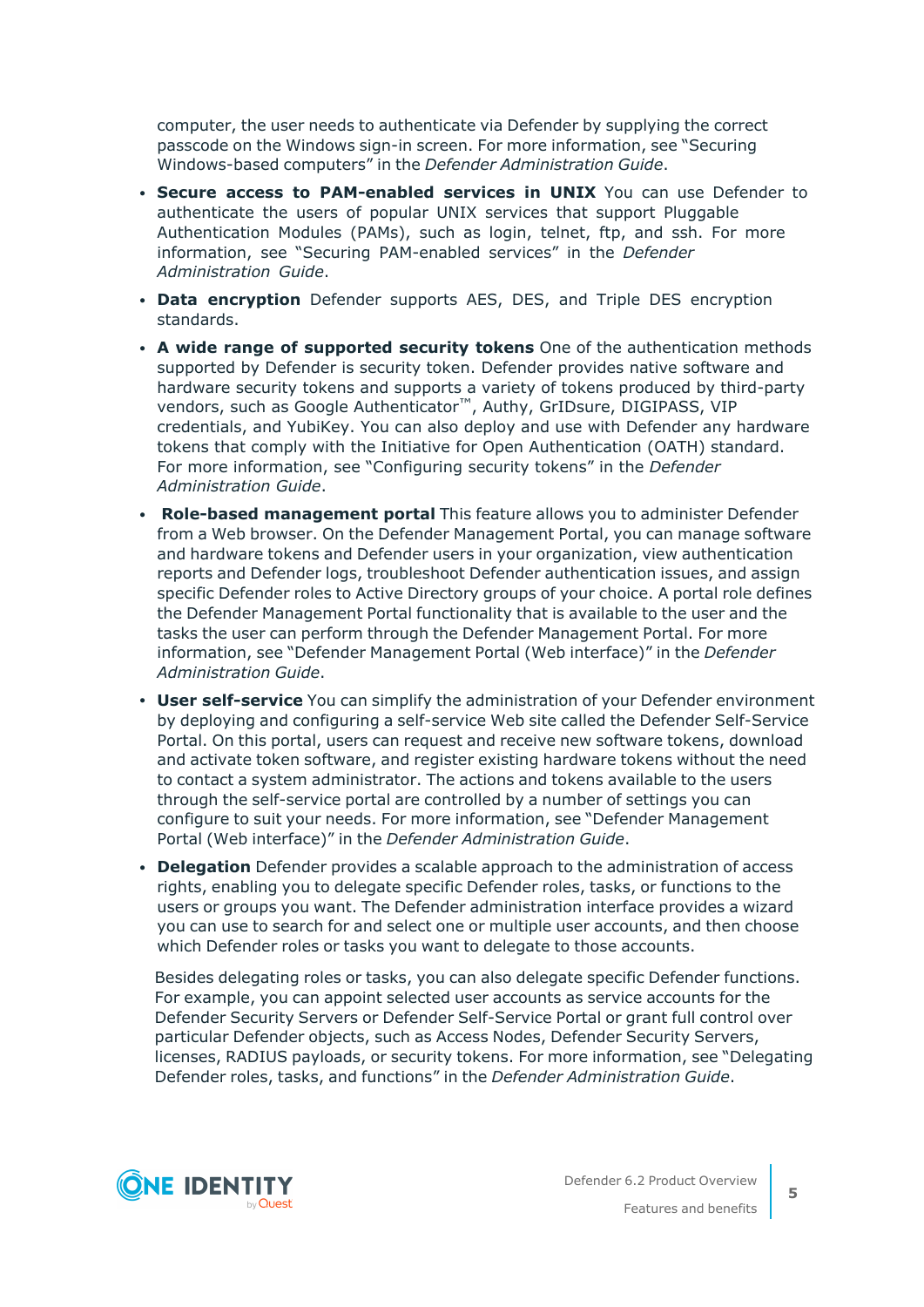- <sup>l</sup> **Automation of administrative tasks** Defender Management Shell, built on Microsoft Windows PowerShell<sup>®</sup> technology, provides a command-line interface that enables the automation of Defender administrative tasks. With the Defender Management Shell, you can perform token-related tasks, for example, assign tokens to users, assign PINs, or check for expired tokens. For more information, see "Automating administrative tasks" in the *Defender Administration Guide*.
- <sup>l</sup> **Integration with Active Roles** Defender Integration Pack for Active Roles supplied in the Defender distribution package allows you to extend the functionality of the Active Roles Web Interface and Active Roles console. For example, with this Integration Pack installed, you can use the Active Roles user interface to perform Defender-related tasks: assign, remove, test, recover, and program security tokens and set Defender IDs and Defender passwords. Also you can enable the automatic deletion of tokens for deprovisioned users and use the Active Roles console to administer Defender objects and delegate Defender roles or tasks to the users you want. For more information, see "Integration with Active Roles" in the *Defender Administration Guide*.
- <sup>l</sup> **Managed Service Accounts**: In Windows Server 2008 R2, Microsoft introduced the managed service account, which improves security by eliminating the need for an administrator to manually manage the credentials for each service account. Instead, an sMSA establishes a complex password and changes that password on a regular basis (by default, every 30 days). Defender also supports Managed service accounts and they can be used to delegate control, securely run services, applications and scheduled tasks. The sMSA functionality with Defender is similar to that in Active Directory.

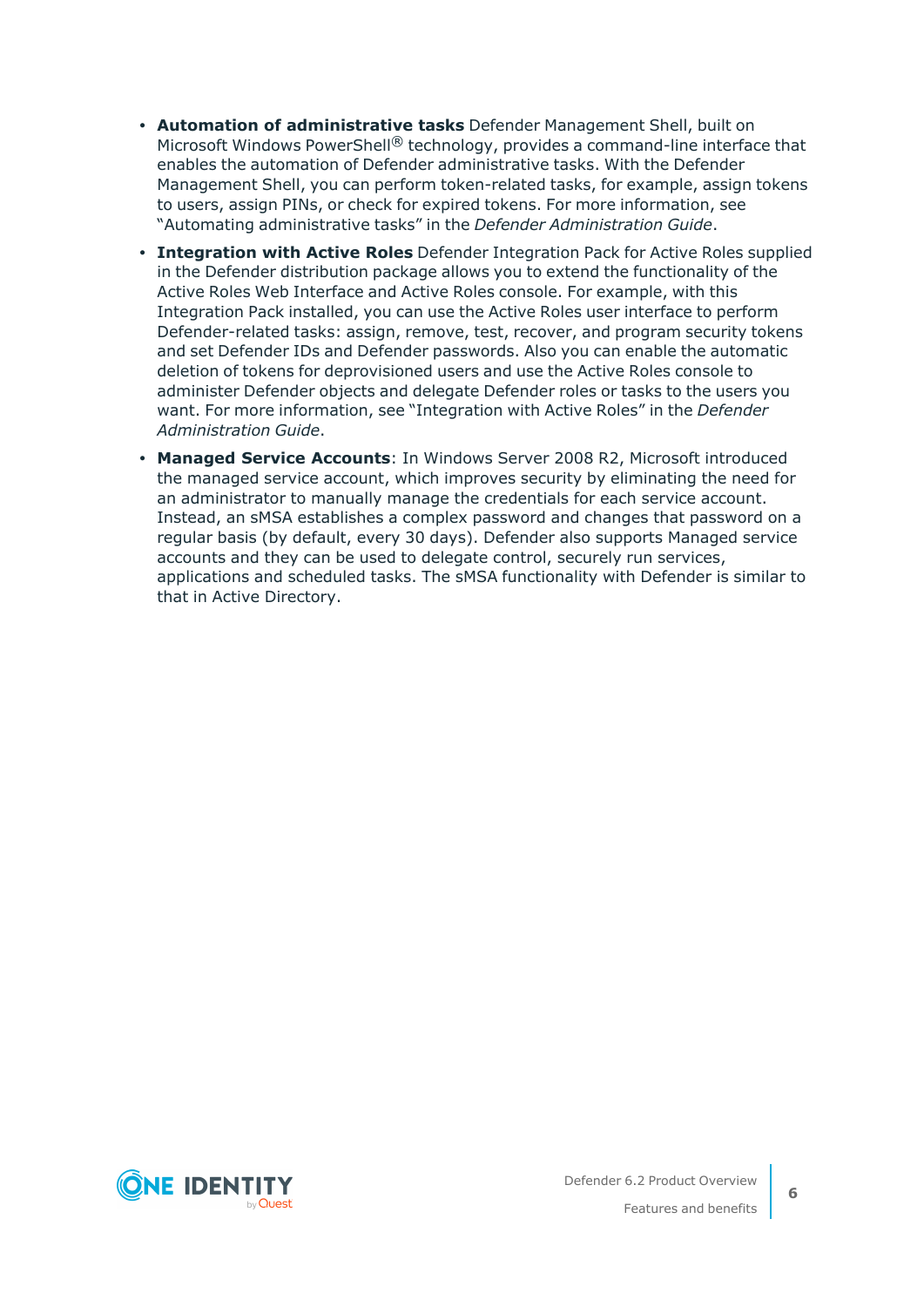# <span id="page-6-0"></span>**What you can do with Defender**

This section provides an overview of the most common Defender usage scenarios and the Defender components required for each scenario. For instructions on how to configure Defender for a particular scenario, see the *Defender Administration Guide*.

In this section:

- [Authenticating](#page-6-1) VPN users
- [Authenticating](#page-9-0) Web site users
- <span id="page-6-1"></span>• Authenticating users of [Windows-based](#page-9-1) computers

### **Authenticating VPN users**

The following diagram illustrates a scenario where Defender authenticates the users who access an organization's network via a virtual private network (VPN):



In this scenario, the VPN server is configured to redirect the user to the Defender Security Server, which prompts the user to submit a passcode. The user needs to generate a passcode by using a security token provided by Defender administrator. The Defender

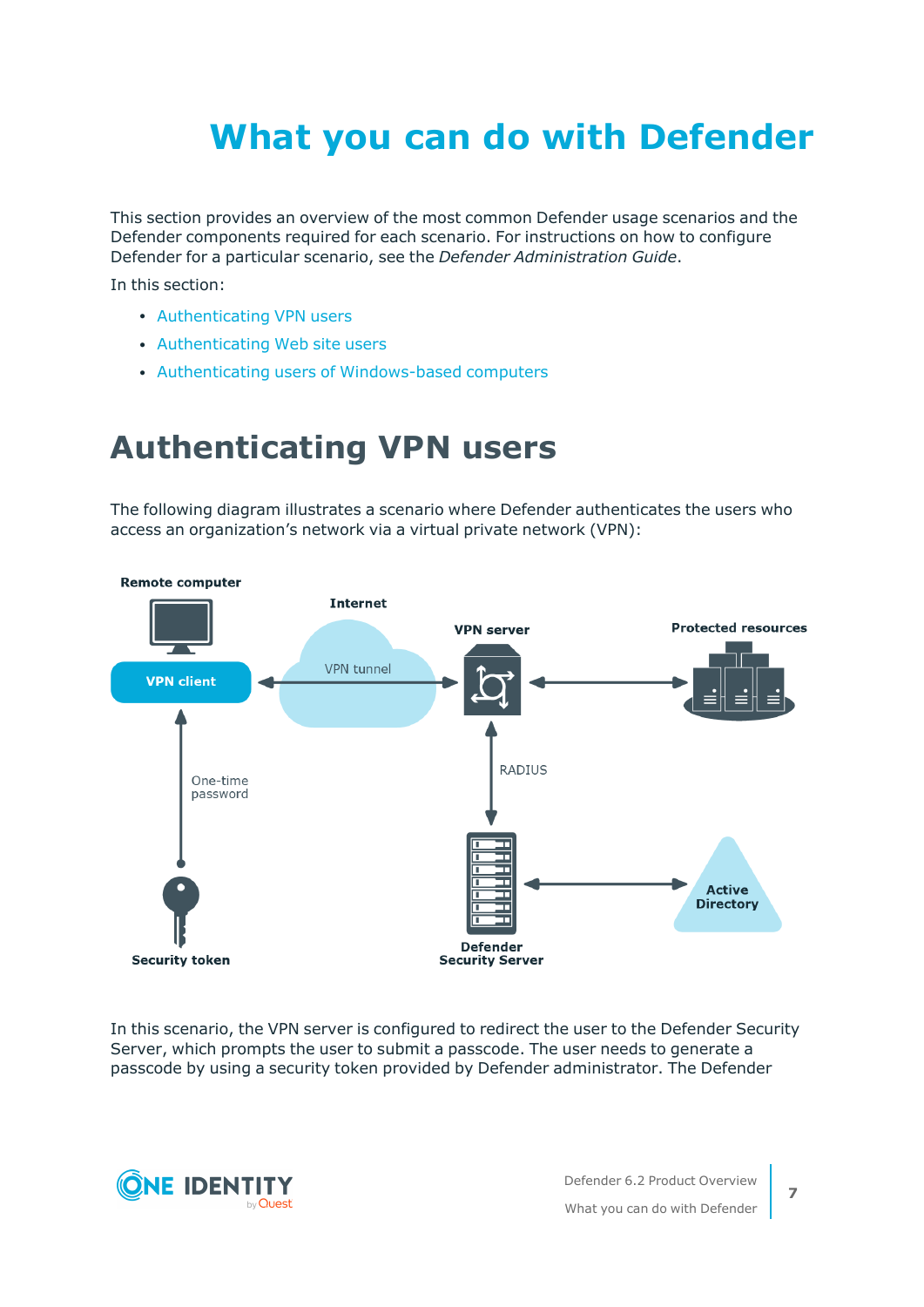Security Server validates the passcode entered by the user, and if the passcode is correct allows the user to establish a VPN connection.

The next diagram illustrates a scenario where Defender is configured to authenticate the users who establish a VPN connection via the Routing and Remote Access service (RRAS).



In this scenario, a component called the Defender EAP Agent must be installed both on the VPN client computer and VPN server. Extensible Authentication Protocol (EAP) is a general protocol for authentication that also supports multiple authentication methods, such as Kerberos, token cards, one-time passwords, certificates, public key authentication, and smart cards.

Defender uses the EAP protocol to integrate its two-factor authentication into the existing user authentication process. The Defender EAP Agent supports Microsoft Remote Access clients and servers for both dial-up and VPN (PPTP and L2TP/IPSec).

If VPN users in your environment authenticate using the Defender Soft Token for Windows, you can simplify the authentication experience for these users by deploying the Defender VPN Integrator component on their workstations.

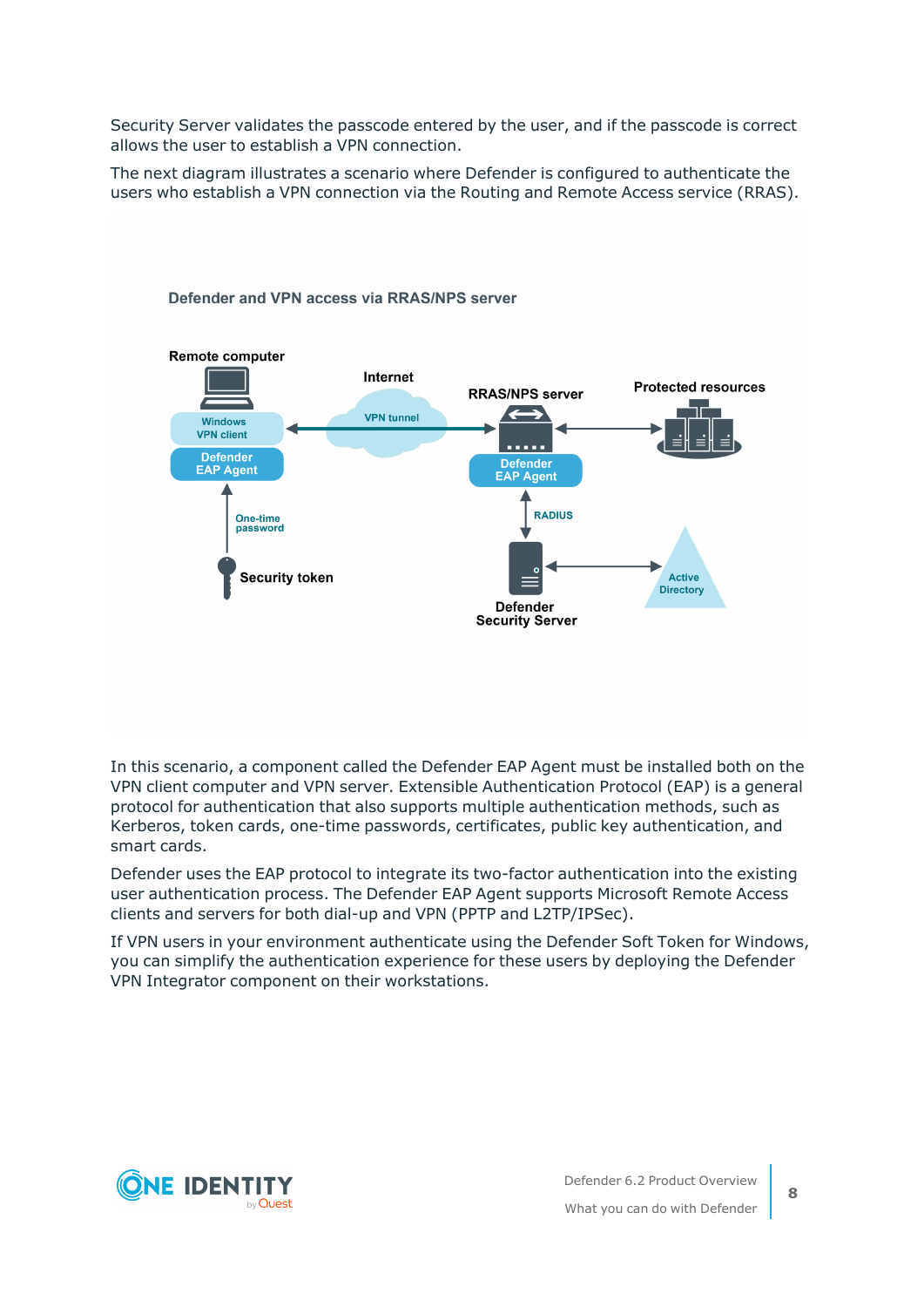# **Defender VPN Integrator To VPN server VPN tunnel Remote computer VPN client Defender VPN Integrator Defender Soft Token** for Windows

To do so, you need to install the Defender VPN Integrator on the computer where the Soft Token for Windows is installed. When the user initiates a VPN connection, VPN Integrator communicates between the Soft Token for Windows and the third-party VPN client to ensure that the secure, one-time password authentication process is handled

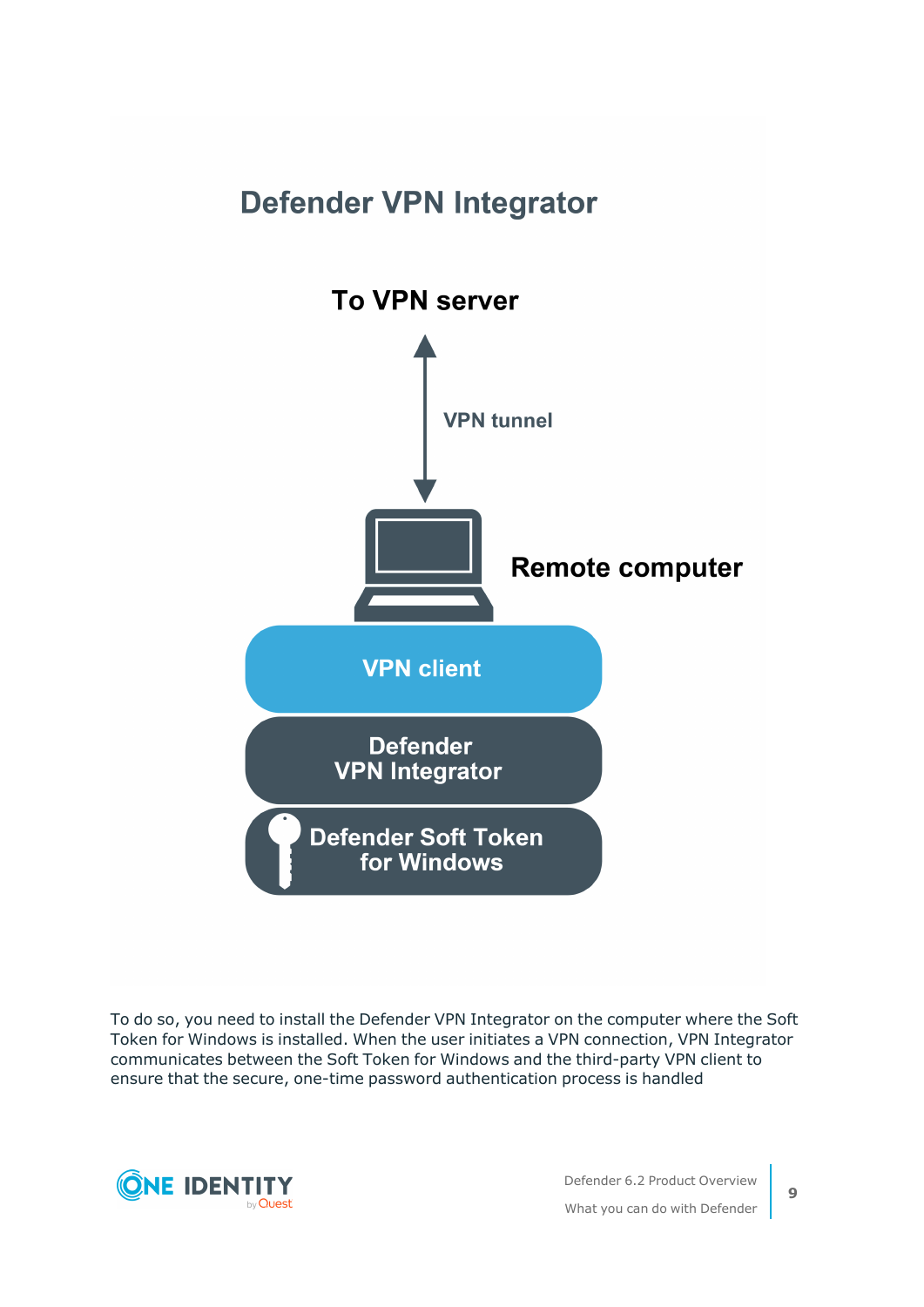automatically. The entire operation is seamless and very fast—only the passphrase for the Defender Soft Token for Windows is required from the user.

### <span id="page-9-0"></span>**Authenticating Web site users**

The next diagram illustrates a scenario where Defender is configured to authenticate the users who access Web sites hosted on Microsoft Internet Information Services (IIS).



In this scenario, the Defender ISAPI Agent must be deployed on the Web Server that hosts the Web sites to be secured with Defender. The ISAPI Agent acts as an ISAPI filter and requires users to authenticate via Defender in order to get access to the Web sites hosted on the Web Server.

### <span id="page-9-1"></span>**Authenticating users of Windowsbased computers**

Defender can also be configured to authenticate users when they sign in to their workstations running the Windows operating system.

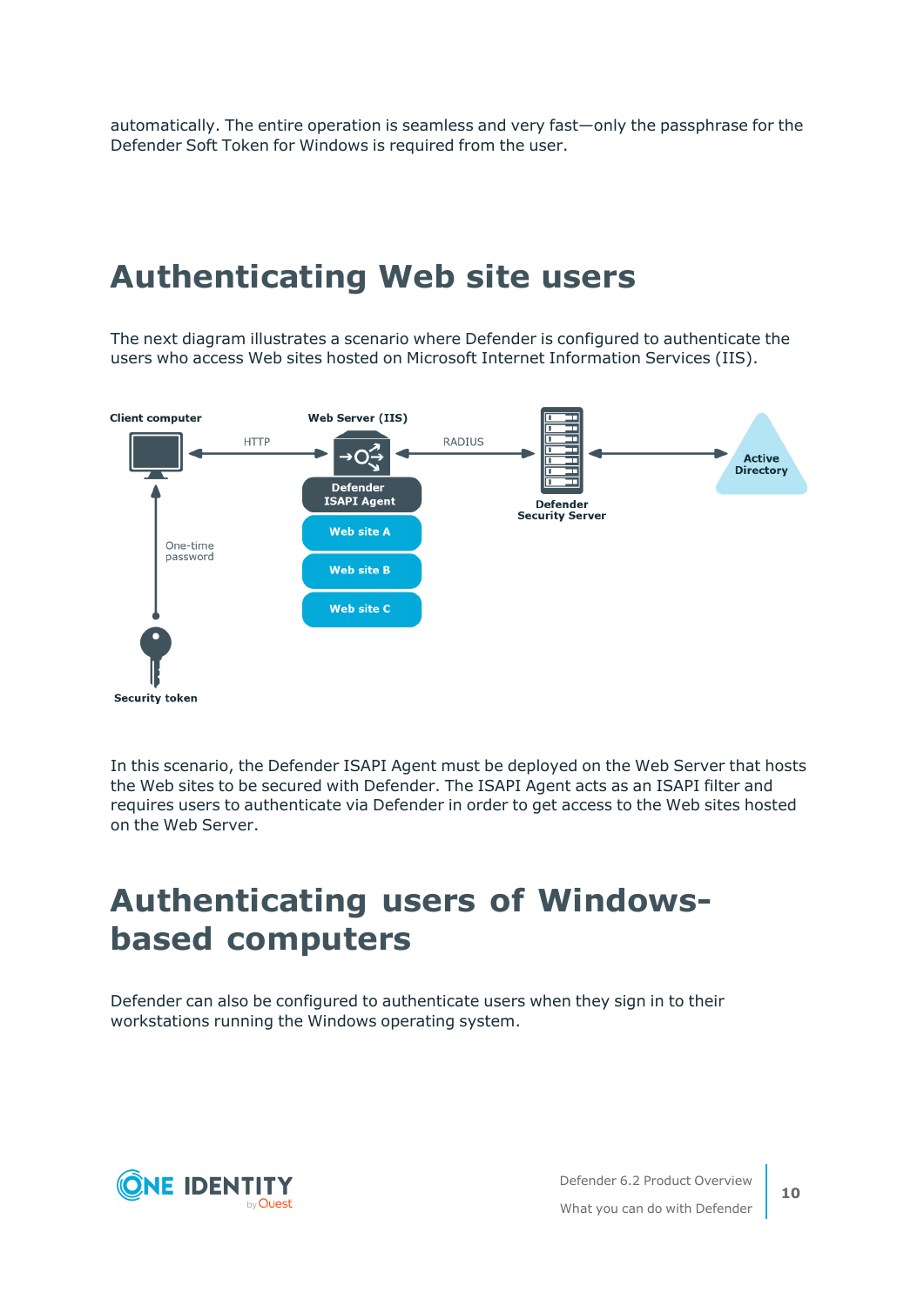

To implement this scenario, you need to install and configure a component called the Defender Desktop Login on each Windows workstation whose users you want to authenticate via Defender.